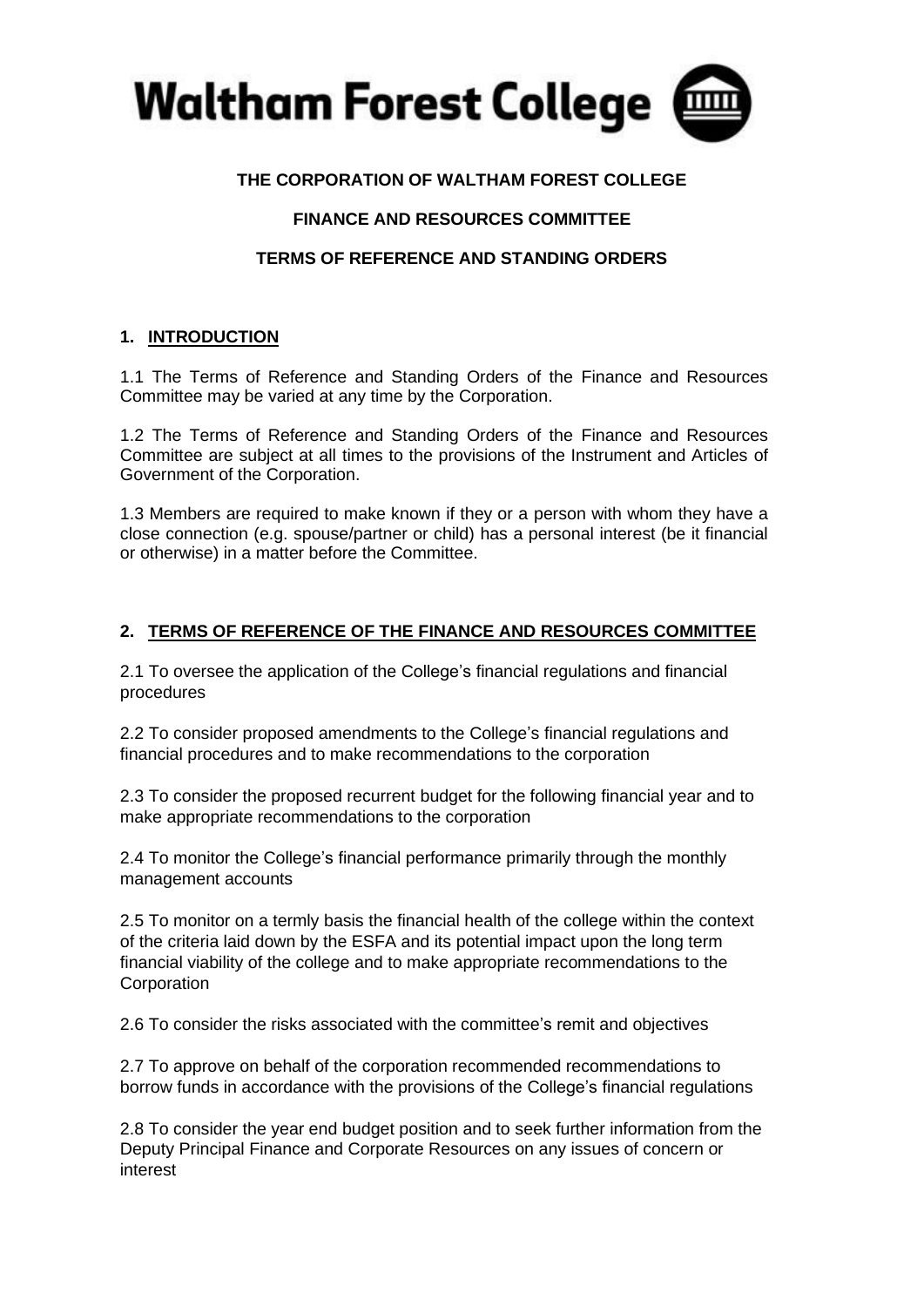

2.9 To consider on behalf of the corporation the recommendations of the Estates, Property and Planning Working Group, with regard to property and estate matters.

2.10 To consider the report of the Deputy Principal Finance and Corporate Resources with regard to any material deficiencies in college inventories

2.11 To consider applications for the write off of bad debts and amounts of £5000 and above

2.12 To receive and consider the annual accounts of the student union

2.13 To annually review the effectiveness of the Committee

2.15 To undertake any other responsibilities from time to time delegated by the **Corporation** 

## **3. MEMBERSHIP OF THE FINANCE AND RESOURCES COMMITTEE**

- 3.1 The Committee will be comprised of five (5) members of the Corporation including the Principal, Chair and/or Vice Chair(s) of the Corporation. Membership may include staff governors.
- 3.2 The Committee may co-opt additional external members to add expertise in identified key areas; such external co-opted members shall be regarded as full members of the Committee and shall have the power to vote and count towards the quoracy.
- 3.3 Members of this Committee may **not** also be members of the Audit and Risk **Committee**
- 3.4 The Committee should include individuals with an appropriate mix of skills and experience to allow it to discharge its duties effectively. Collectively, Members of the Committee should have recent, relevant experience in finance and accounting.
- 3.5 In accordance with clause 3.2 It is permissible for a person other than a member of the Corporation to serve on the Committee if such an appointment is approved by the Corporation.
- 3.6 The membership of the Committee will be reviewed annually unless determined otherwise by the Corporation.

#### **4. TERM OF OFFICE**

4.1 The term of office of members of Committee will be reviewed annually unless determined otherwise by the Corporation.

4.2 A member of the Committee may resign from membership of the Committee by giving notice in writing to the Clerk.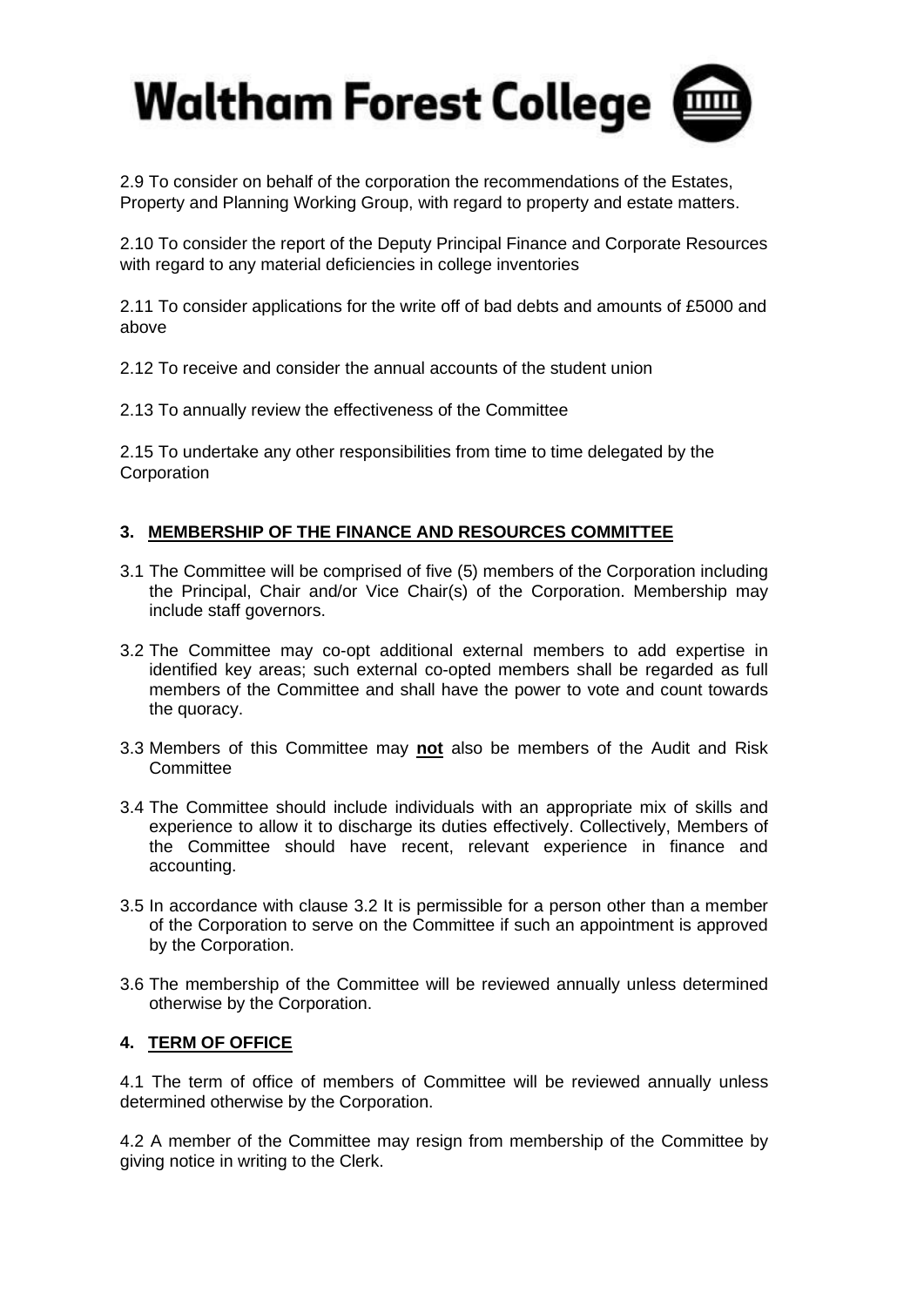

4.3 A vacancy which arises during the period of office of the Committee will be filled by the appointment of a new member by the Corporation.

4.4 Members retiring at the end of the period of office shall be eligible for reappointment by the Corporation.

4.5 A member of the Committee will cease to be a member if he/she has been absent from three consecutive meetings of the Committee without the permission of the Committee.

## **5. APPOINTMENT OF CHAIR AND VICE CHAIR**

5.1 The members of the Committee will appoint a Chair and a Vice Chair from amongst their number subject to ratification by the Corporation.

5.2 The Chair and Vice Chair shall hold office for one year unless agreed otherwise by the Corporation. Normally the period of office will commence at the first meeting of the academic session.

5.3 If both the Chair and Vice Chair are absent from any meeting of the Committee the members of the Committee present shall choose one of their number to act as Chair for that meeting.

5.4 The Chair and Vice Chair may at any time resign their respective offices by notice in writing to the Clerk to the Corporation.

5.5 The Chair and Vice Chair retiring at the end of their respective terms of office shall be eligible for reappointment.

#### **6. QUORUM**

6.1 Meetings of the Committee shall be quorate if three or more members are present of whom at least two are not staff members of the Corporation.

6.2 If the number of members of the Committee assembled for a meeting of the Committee does not constitute a quorum thereof, the meeting shall not be held. If in the course of a meeting of the Committee the number of members present ceases to constitute a quorum, the meeting shall be terminated forthwith.

6.3 If for the lack of a quorum a meeting cannot be held or, as the case may be, cannot continue, the Chair shall, if he or she thinks fit, cause a special meeting to be summoned as soon as practicable.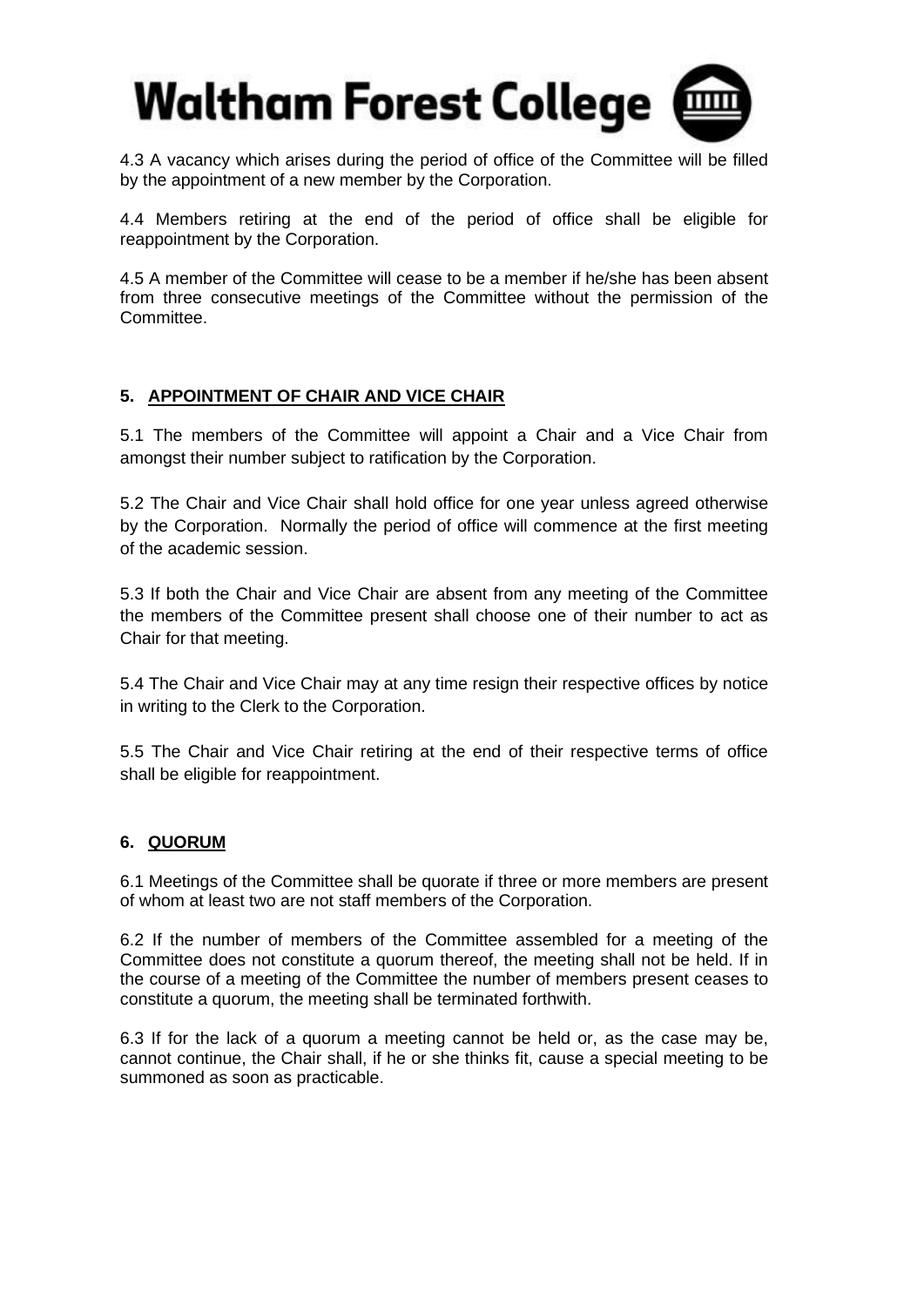

## **7. FREQUENCY OF MEETINGS OF THE FINANCE AND RESOURCES COMMITTEE**

7.1 Meetings of the Finance and Resources Committee will be held as and when appropriate although it is envisaged that at least one meeting per term will take place.

7.2 All meetings of the Finance and Resources Committee will be summoned by the Clerk who shall send to the members' written notice of the meeting and a copy of the agenda at least five working days in advance of the meeting.

7.3 A special meeting of the Finance and Resources Committee may be called by the Chair and if necessary the arrangements detailed in paragraph 7.2 above may be varied.

#### **8. PROCEEDINGS OF MEETINGS OF THE FINANCE AND RESOURCES COMMITTEE**

8.1 Every question to be decided at a meeting of the Finance and Resources Committee shall be determined by a majority of the votes of the members present and voting on the question. Where there is an equal division of votes the Chair of the meeting shall have a second or casting vote.

8.2 No resolution of the Finance and Resources Committee may be rescinded or varied at a subsequent meeting of the Committee unless consideration of the rescission or variation is a specific item of business on the agenda for that meeting.

8.3 The proceedings of meetings of the Finance and Resources Committee will be recorded in the minutes prepared by the Clerk to the Committee.

8.4 Minutes of meetings (regardless of whether or not they have been confirmed as being a true record) will be presented to the subsequent meeting of the Corporation.

8.5 Separate minutes will be taken of any issues which are regarded by the Finance and Resources Committee to be confidential and as such the subsequent publication will be restricted. For example, if a potential candidate for membership of the Corporation is found to be unsuitable by the Finance and Resources Committee the details will not be specified in the documentation presented to the Corporation or available for reference by members of the public.

8.6 The Terms of Reference and Standing Orders of the Finance and Resources Committee and the advice of the Committee to the Corporation will be available in the office of the Clerk for inspection by any members of the public during the published office hours.

#### **9. CLERK TO THE FINANCE AND RESOURCES COMMITTEE**

The Clerk to the Finance and Resources Committee will be the Director of Governance who is the appointed Clerk to the Corporation.